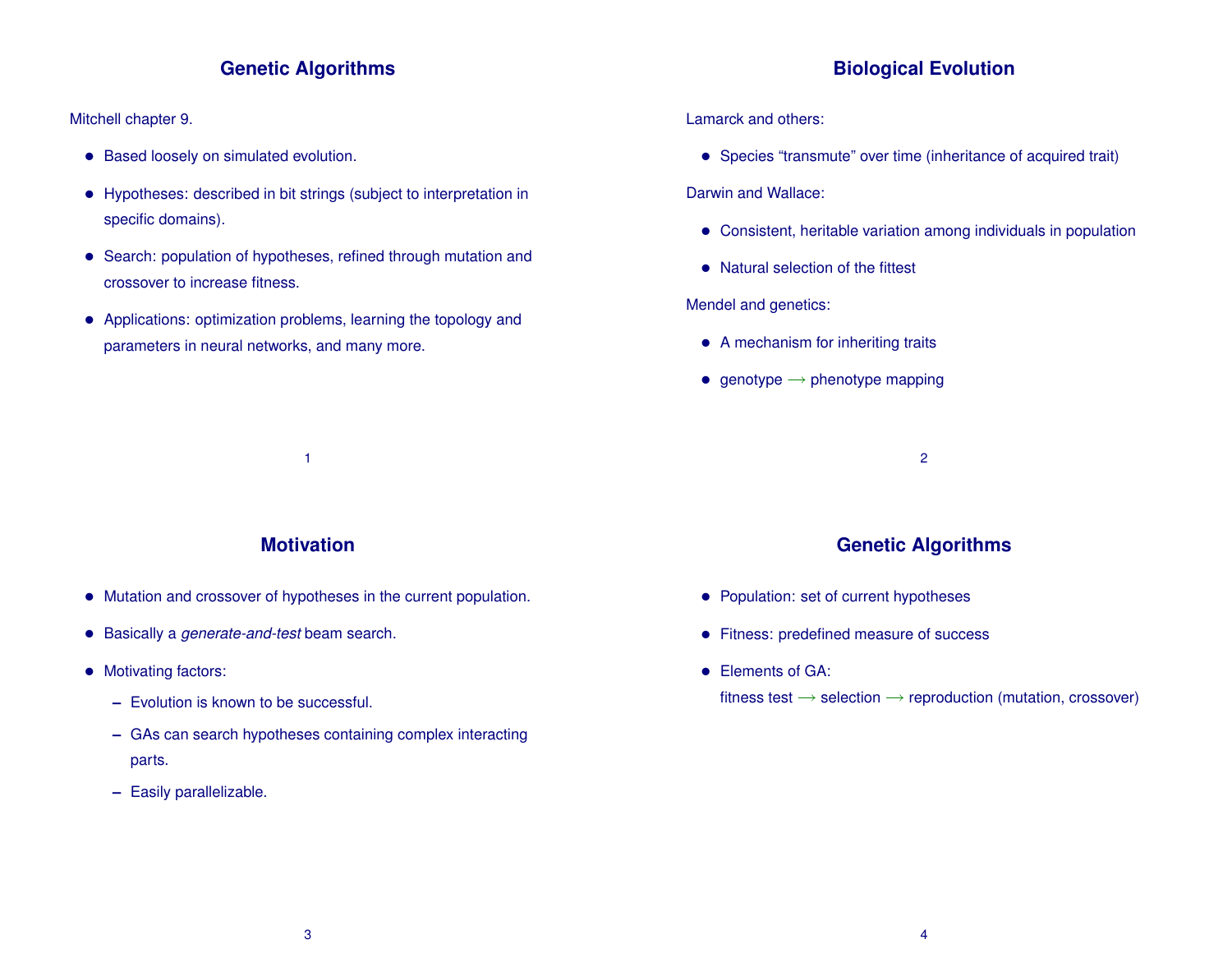$GA(Fitness, Fitness\_{threshold, p, r, m})$ 

- *Initialize:*  $P \leftarrow p$  random hypotheses
- *Evaluate:* for each  $h$  in  $P$ , compute  $Fitness(h)$
- While  $[\max_h \text{Fitness}(h)] < \text{Fitness}$ . the state shold
	- 1. *Select:* Probabilistically select  $(1 r)p$  members of P to add to  $P_s$ .

$$
Pr(h_i) = \frac{Fitness(h_i)}{\sum_{j=1}^{p} Fitness(h_j)}
$$

- 2. *Crossover:* Probabilistically select  $\frac{r \cdot p}{2}$  pairs of hypotheses from  $P$ . For each pair,  $\langle h_1, h_2 \rangle$ , produce two offspring by applying the Crossover operator. Add all offspring to  $P_s$ .
- 3. *Mutate:* Invert a randomly selected bit in  $m \cdot p$  random members of  $P_s$
- 4. *Update:*  $P \leftarrow P_s$
- 5. *Evaluate:* for each  $h$  in  $P$ , compute  $Fitness(h)$
- Return the hypothesis from  $P$  that has the highest fitness. 5



### **Representing Hypotheses**

Represent

$$
(Outlook = Overcast \vee Rain) \wedge (Wind = Strong)
$$

by

Outlook W ind 011 10

#### **Represent**

IF 
$$
Wind = Strong
$$
 THEN  $PlayTennis = yes$ 

by

|     |    | <i>Outlook Wind PlayTennis</i> |  |  |
|-----|----|--------------------------------|--|--|
| 111 | 10 | 10                             |  |  |
|     | ิค |                                |  |  |

#### **Selecting Most Fit Hypotheses**

Fitness proportionate selection:

$$
Pr(h_i) = \frac{Fitness(h_i)}{\sum_{j=1}^{p}Fitness(h_j)}
$$

... can lead to *crowding*

Tournament selection:

- Pick  $h_1$ ,  $h_2$  at random with uniform prob.
- With probability  $p$ , select the more fit.

Rank selection:

- Sort all hypotheses by fitness
- Probability of selection is proportional to rank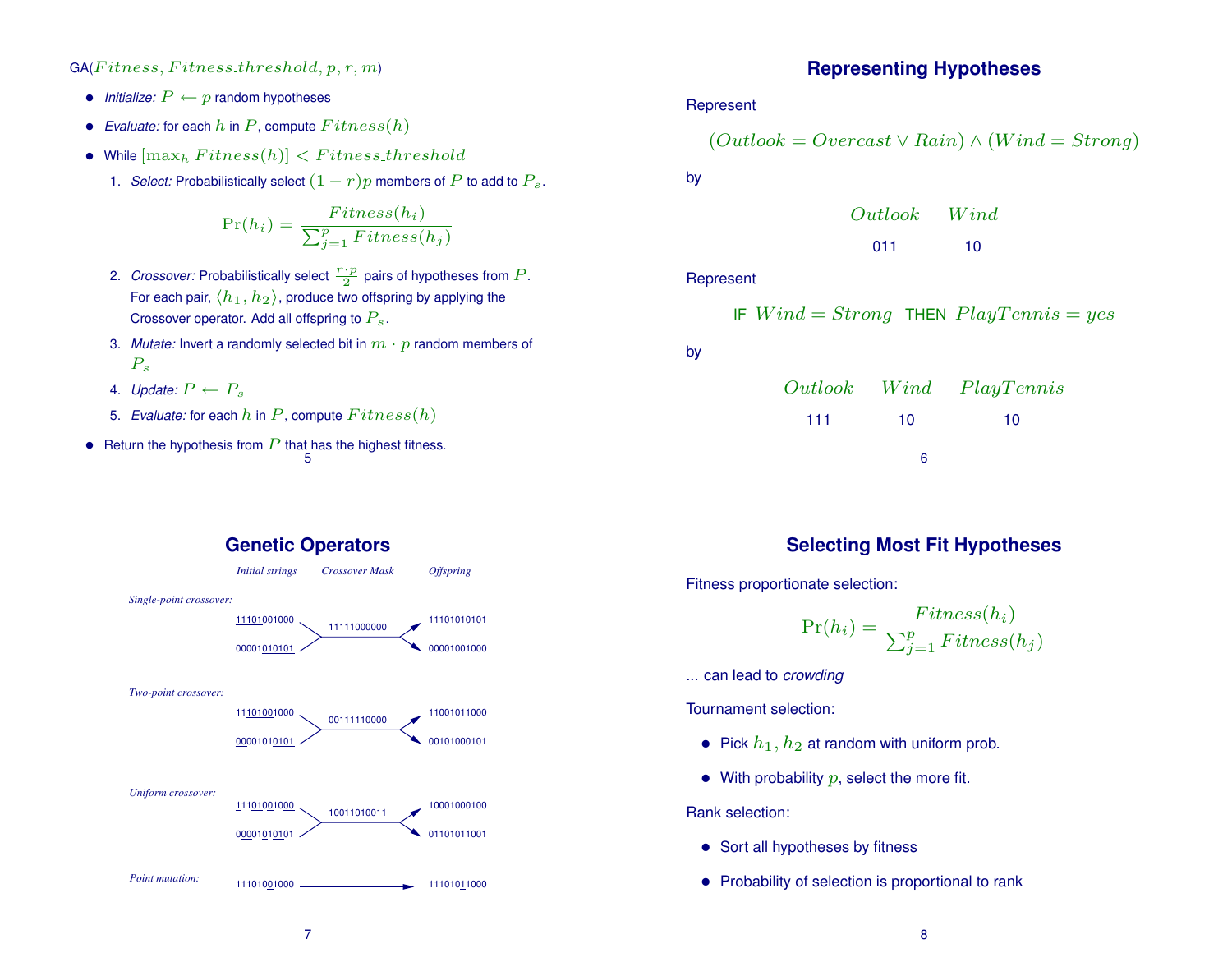## **Example: GABIL [DeJong et al. 1993]**

Learn disjunctive set of propositional rules, competitive with *C4.5*

#### **Fitness:**

 $Fitness(h) = (percent.correct(h))^2$ 

#### **Representation:**

| IF $a_1 = T \wedge a_2 = F$ THEN $c = T$ ; IF $a_2 = T$ THEN $c = F$ |
|----------------------------------------------------------------------|
|----------------------------------------------------------------------|

#### represented by

| $a_1 \quad a_2 \quad c$ | $a_1 \qquad a_2 \qquad c$ |  |
|-------------------------|---------------------------|--|
| $10 \t 01 \t 1$         | 11 10 0                   |  |

**Genetic operators:** ???

- want variable length rule sets (as number of attributes can change)
- want only well-formed bitstring hypotheses

#### **Lesson**

- Picking a representation for the hypotheses can be tricky.
- Genetic operators need to preserve the semantics of the genetic encoding.

#### **Crossover with Variable-Length Bitstrings**

Start with

|  | $a_1$ $a_2$ c | $a_1 \quad a_2 \quad c$ |  |
|--|---------------|-------------------------|--|
|  |               | $h_1$ : 10 01 1 11 10 0 |  |
|  |               |                         |  |
|  |               | $h_2$ : 01 11 0 10 01 0 |  |

- 1. choose crossover points for  $h_1$ , e.g., after bits 1, 8
- 2. now restrict points in  $h_2$  to those that produce bitstrings with well-defined semantics, e.g.,  $\langle 1, 3 \rangle$ ,  $\langle 1, 8 \rangle$ ,  $\langle 6, 8 \rangle$ .

if we choose  $\langle 1, 3 \rangle$ , result is

|  |  |                             | $a_1 \quad a_2 \quad c$ |  |                         |  |
|--|--|-----------------------------|-------------------------|--|-------------------------|--|
|  |  | $h_3$ : 11 10 0             |                         |  |                         |  |
|  |  | $a_1$ $a_2$ c $a_1$ $a_2$ c |                         |  | $a_1 \quad a_2 \quad c$ |  |
|  |  | $h_4: 00 01 1 11 11 0$      |                         |  | 10 01 0                 |  |
|  |  | 10                          |                         |  |                         |  |

## **Extensions to GABIL**

Add new genetic operators, also applied probabilistically:

- 1. *AddAlternative*: generalize constraint on  $a_i$  by changing a 0 to 1
- 2. *DropCondition*: generalize constraint on  $a_i$  by changing every 0 to 1

And, add new field to bitstring to determine whether to allow these

|  |                 |  | $a_1$ $a_2$ c $a_1$ $a_2$ c $AA$ DC |  |
|--|-----------------|--|-------------------------------------|--|
|  | 01 11 0 10 01 0 |  | $\sim$ 1 0                          |  |

So now the learning strategy also evolves. (Allowing this increased accuracy.)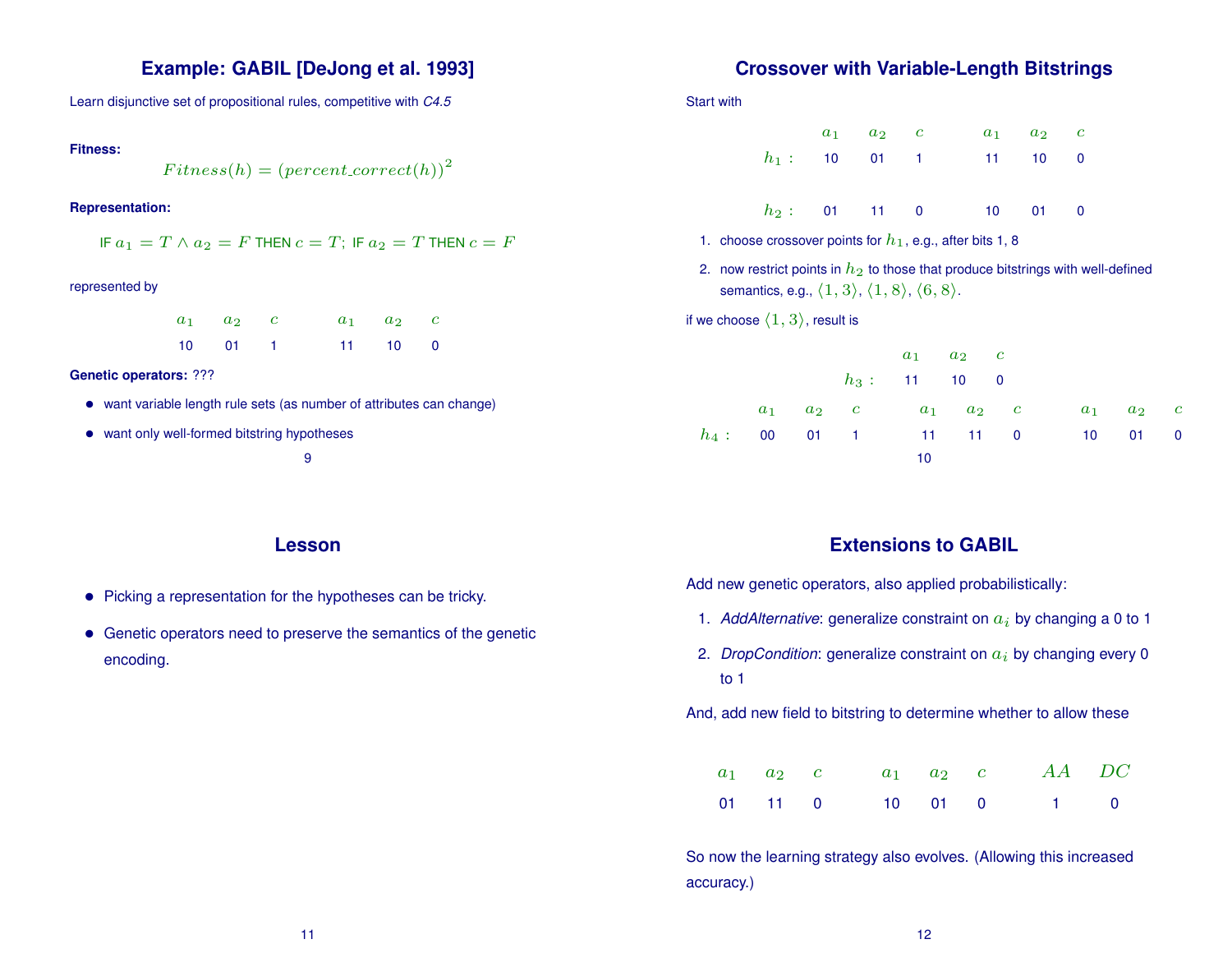#### **GABIL Results**

Performance of *GABIL* comparable to symbolic rule/tree learning methods *C4.5*, *ID5R*, *AQ14*

Average performance on a set of 12 synthetic problems:

- *GABIL* without AA and DC operators: 92.1% accuracy
- *GABIL* with AA and DC operators: 95.2% accuracy
- symbolic learning methods ranged from 91.2 to 96.6

## **Factors Influencing Change in**  $m(s,t)$

13

 $m(s, t)$  can change as t changes, due to the following factors:

- Selection: if individuals representing  $s$  get selected more often,  $m(s, \cdot)$  will increase.
- **•** Crossover
- Mutation

**Schema theorem:** gives  $E[m(s, t + 1)]$ .

## **Characterizing Evolution: Schemas**

How to characterize evolution of population in GA?

Schema = string containing  $0, 1, *$  ("don't care")

- Typical schema: 10\*\*0\*
- Instances of above schema: 101101, 100000, ...
- An instance of lenght 4, say 0010, can have  $2^4$  matching schemas.

Characterize population by number of instances representing each possible schema:

- $m(s, t)$  = number of instances of schema s in pop at time t
- Want to estimate  $m(s, t + 1)$  given  $m(s, t)$  and other factors.

14

#### **Influence of Selection**

- $\bullet \ \ \bar{f}(t) =$  average fitness of pop. at time  $t$
- $m(s, t)$  = instances of schema s in pop at time t
- $\hat{u}(s, t)$  = average fitness of instances of s at time t
- $h \in s \cap p_t$ : instances of schema s in the population at time t

Probability of selecting  $h$  in one selection step

$$
\Pr(h) = \frac{f(h)}{\sum_{i=1}^{n} f(h_i)}
$$

$$
= \frac{f(h)}{n\bar{f}(t)}
$$

Mean fitness of instances of  $s$  at time  $t$ :

$$
\hat{u}(s,t) = \frac{\sum_{h \in s \cap p_t} f(h)}{m(s,t)}
$$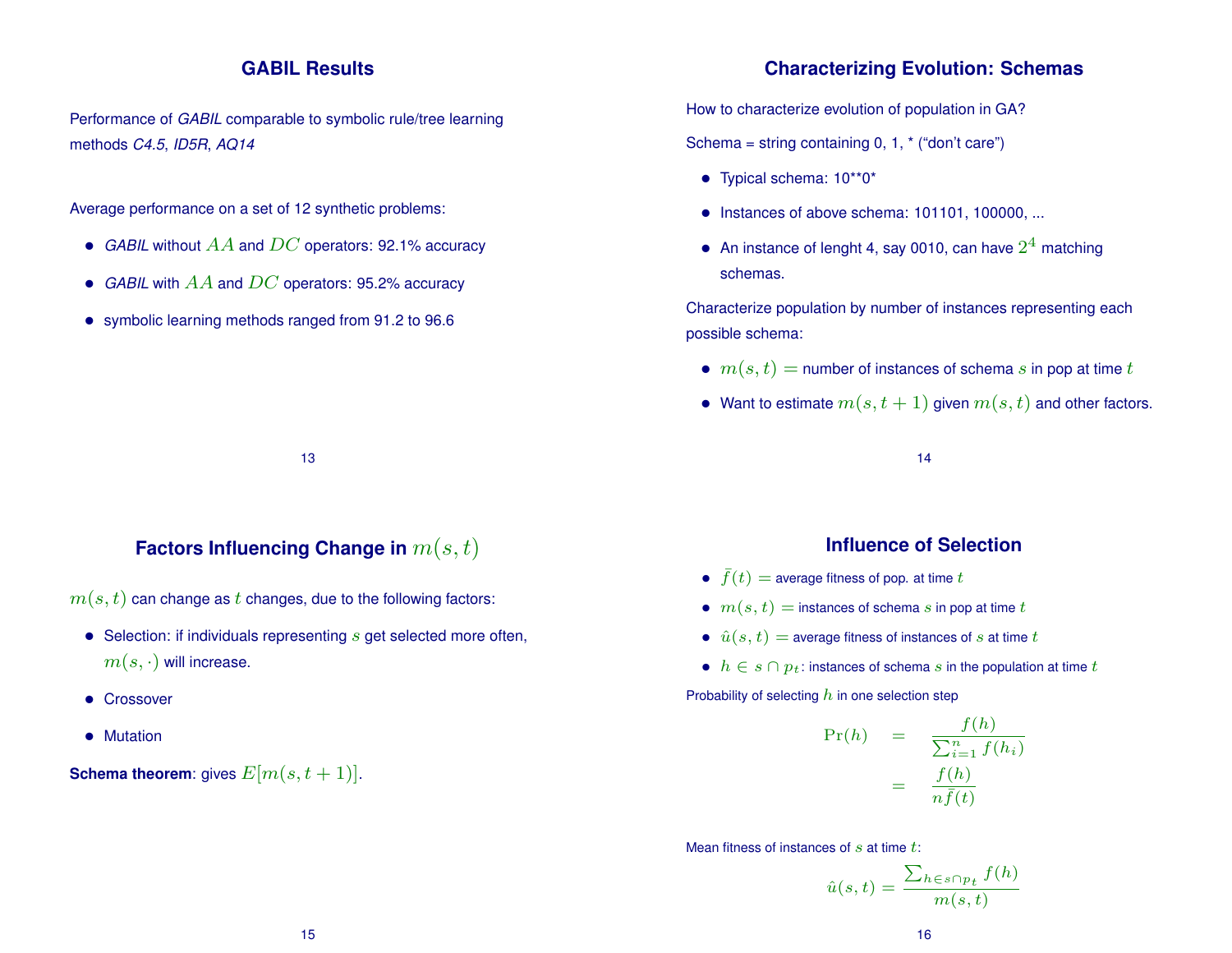### **Influence of Selection**

Probabilty of selecting an instance of s in one step

$$
\Pr(h \in s) = \sum_{h \in s \cap p_t} \frac{f(h)}{n\bar{f}(t)}
$$

$$
= \frac{\hat{u}(s,t)}{n\bar{f}(t)} m(s,t)
$$

Expected number of instances of  $s$  after  $n$  selections

$$
E[m(s,t+1)] = \frac{\hat{u}(s,t)}{\bar{f}(t)}m(s,t)
$$



17

Population of programs represented by trees



$$
E[m(s, t+1)] \ge \frac{\hat{u}(s, t)}{\bar{f}(t)} m(s, t) \left(1 - p_c \frac{d(s)}{l-1}\right) (1 - p_m)^{o(s)}
$$

- $m(s, t)$  = instances of schema s in pop at time t
- $\bar{f}(t) =$  average fitness of pop. at time  $t$
- $\hat{u}(s, t) =$  ave. fitness of instances of  $s$  at time  $t$
- $p_c$  = probability of single point crossover operator
- $p_m =$  probability of mutation operator
- $\bullet$   $l =$  length of single bit strings
- $o(s)$  number of defined (non "\*") bits in s
- $\bullet$   $d(s)$  = distance between leftmost, rightmost defined bits in  $s$

18



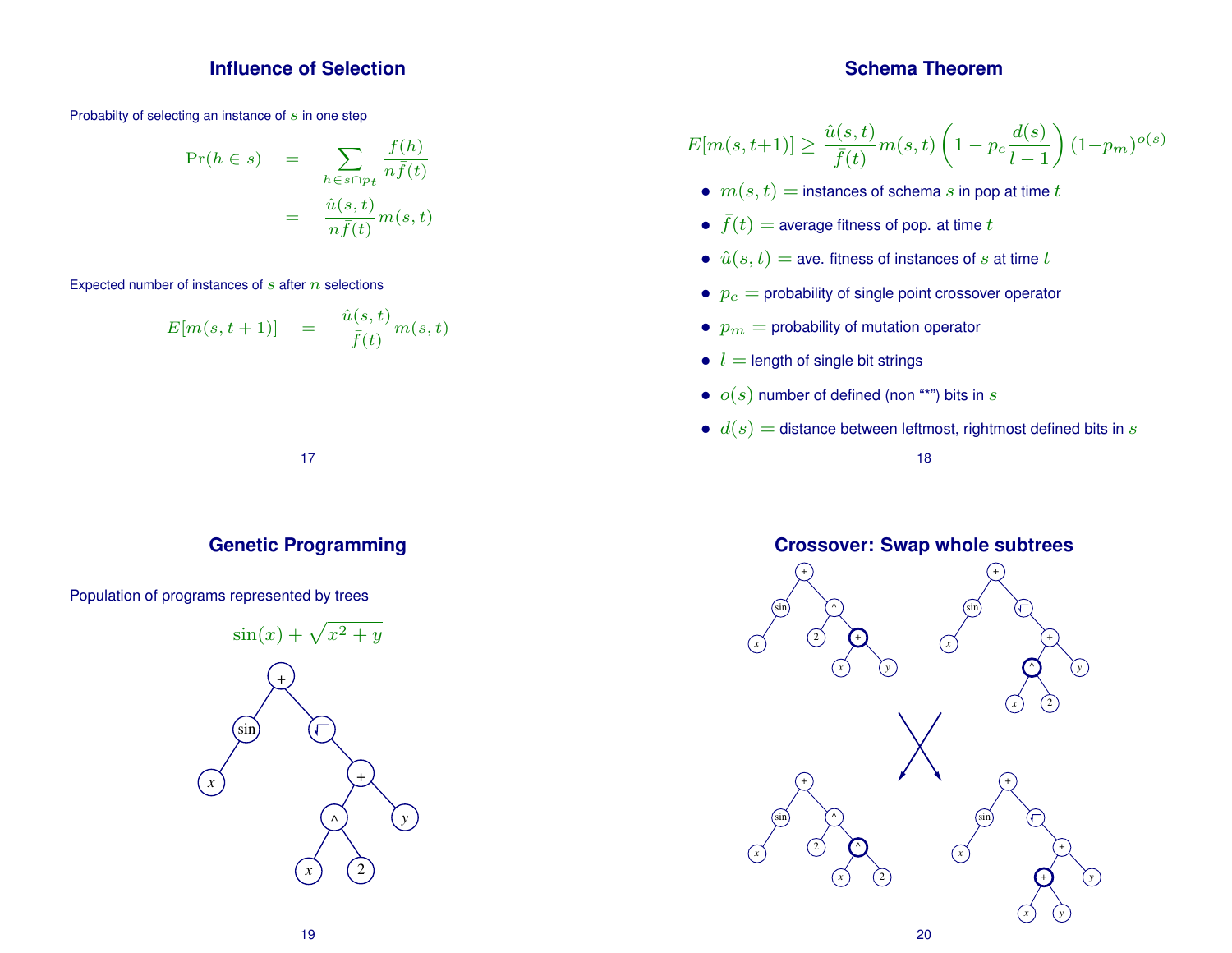# **Block Problem**

 $v \mid u \mid 1 \mid a \mid i$ n e r s

Goal: spell UNIVERSAL

Terminals:

- CS ("current stack") = name of the top block on stack, or  $F$ .
- $\bullet$  TB ("top correct block") = name of topmost correct block on stack
- NN ("next necessary") = name of the next block needed above  $TB$ in the stack

## 21

# **Learned Program**

Trained to fit 166 test problems

Using population of 300 programs, found this after 10 generations:

(EQ (DU (MT CS)(NOT CS)) (DU (MS NN)(NOT NN)) )

# **Primitive Functions**

- (MS x): ("move to stack"), if block x is on the table, moves x to the top of the stack and returns the value  $T$ . Otherwise, does nothing and returns the value  $F$ .
- (MT  $x$ ): ("move to table"), if block  $x$  is somewhere in the stack, moves the block at the top of the stack to the table and returns the value  $T$ . Otherwise, returns  $F$ .
- (EQ x y): ("equal"), returns T if x equals y, and returns F otherwise.
- (NOT x): returns T if  $x = F$ , else returns F
- (DU  $x$   $y$ ): ("do until") executes the expression  $x$  repeatedly until expression  $y$  returns the value  $T$

22

# **Biological Evolution**

#### Lamarck (19th century)

- Believed individual genetic makeup was altered by lifetime experience
- But current evidence contradicts this view

What is the impact of individual learning on population evolution?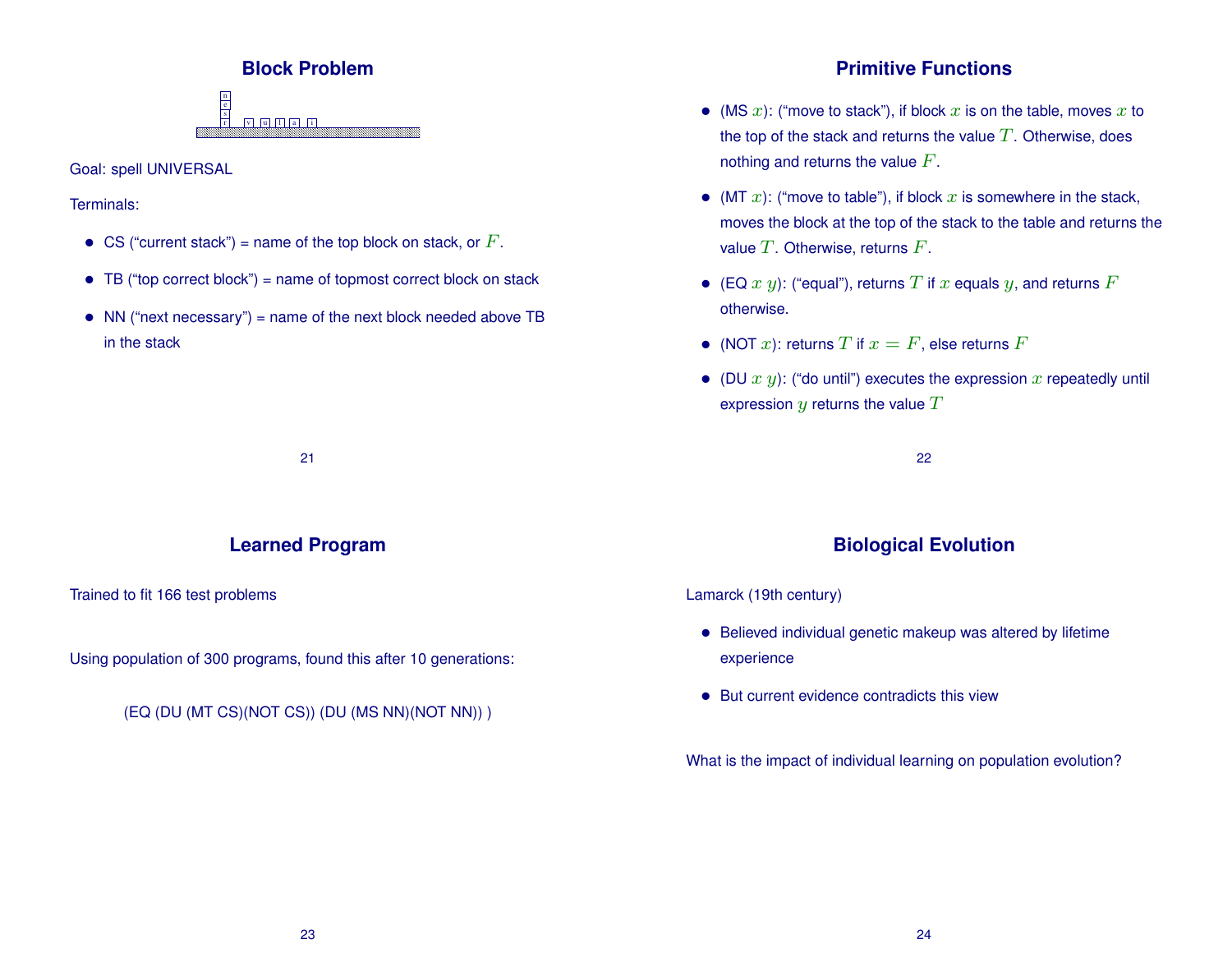### **Baldwin Effect**

#### Assume

- Individual learning has no direct influence on individual DNA
- But ability to learn reduces need to "hard wire" traits in DNA

#### Then

- Ability of individuals to learn will support more diverse gene pool
	- **–** Because learning allows individuals with various "hard wired" traits to be successful
- More diverse gene pool will support faster evolution of gene pool
- $\rightarrow$  individual learning (indirectly) increases rate of evolution

25

## **Computer Experiments on Baldwin Effect**

[Hinton and Nowlan, 1987]

Evolve simple neural networks:

- Some network weights fixed during lifetime, others trainable
- Genetic makeup determines which are fixed, and their weight values

#### Results:

- With no individual learning, population failed to improve over time
- When individual learning allowed
	- **–** Early generations: population contained many individuals with many trainable weights
	- **–** Later generations: higher fitness, while number of trainable weights decreased 27

## **Baldwin Effect**

#### Plausible example:

- 1. New predator appears in environment
- 2. Individuals who can learn (to avoid it) will be selected
- 3. Increase in learning individuals will support more diverse gene pool
- 4. resulting in faster evolution
- 5. possibly resulting in new non-learned traits such as instintive fear of predator

26

## **Other Considerations**

- Coevolution: escalating effect or complementary dependence (insects and flowering plants) between two or more species.
- Cultural transmission: **memes** vs. genes.